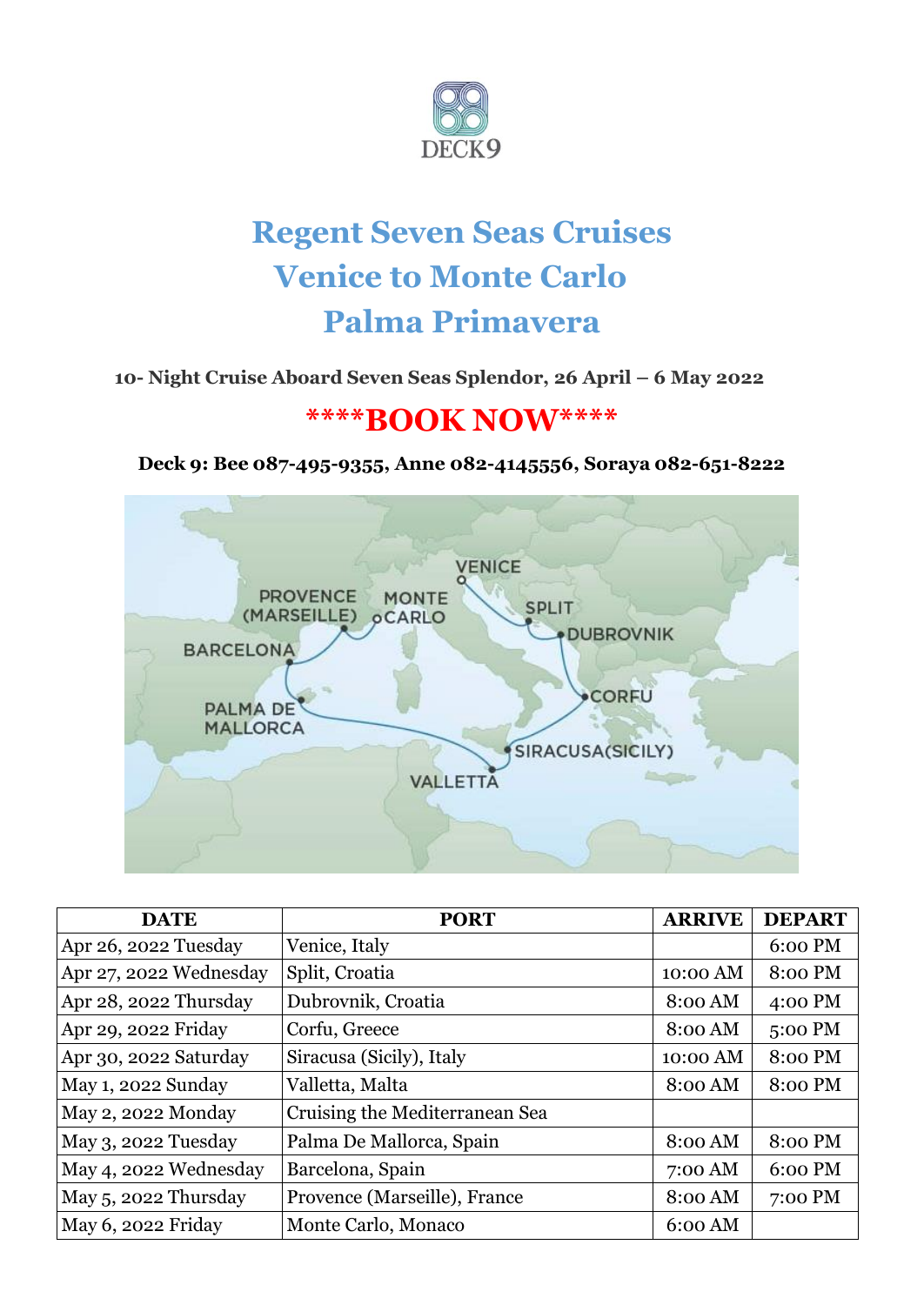

**VENICE, ITALY** Day 1: Tuesday, April 26, 2022



This renowned "City of Canals" was built on an archipelago of more than 100 islands formed by about 150 canals. Ancient cobblestone streets lined with tiny ceramic and glass workshops and tempting cafes wind their way between fabulous palazzos and vast town squares along the banks of the canals. For shoppers, the city offers colorful markets; And art lovers should make sure not to miss the Scuola Grande di San Rocco, home to Tintoretto's finest works; or, for more modern tastes, the Peggy Guggenheim Collection, showcasing masterpieces of 20th-century art currents and the avant-garde movements.

#### **SPLIT, CROATIA**

Day 2**:** Wednesday, April 27, 2022



Split is the largest Croatian city on the Adriatic coast. Split achieved fame when the Roman emperor Diocletian, noted for his persecution of early Christians, had his retirement palace built here. The spectacular stone edifice and its grounds and cellars are a major highlight of any city tour. Other points of interest include the Cathedral of St. Duje, built on the remains of an ancient shrine purported to be the oldest in the world

#### **DUBROVNIK, CROATIA** Day 3: Thursday, April 28, 2022



Known as the "Pearl of the Adriatic," Dubrovnik was founded in the 7th century by a group of refugees from Epidaurum (today's Cavtat). It is known worldwide for its unique marble-paved squares, tall houses, steep-cobbled streets and fountains. The city walls, once used to as protection against its enemies, now keep motorists at bay in this picturesque town. UNESCO named the Old City a World Heritage Site, and Dubrovnik's beautiful historic sites have been restored to their former glory.

# **CORFU, GREECE**

Day 4: Friday, April 29, 2022



Legendary Corfu is a lush and romantic island, written about by Homer in his famous Odyssey. The island's history is full of battles, indicative of Corfu's turbulent position that lasted until modern times with unification with modern Greece in 1864. Corfu offers a combination of cosmopolitan and time-honored Greece. As well as a flower-strewn countryside and Adriaticstyle villages, Corfu has splendid coastal scenery and some excellent secluded beaches.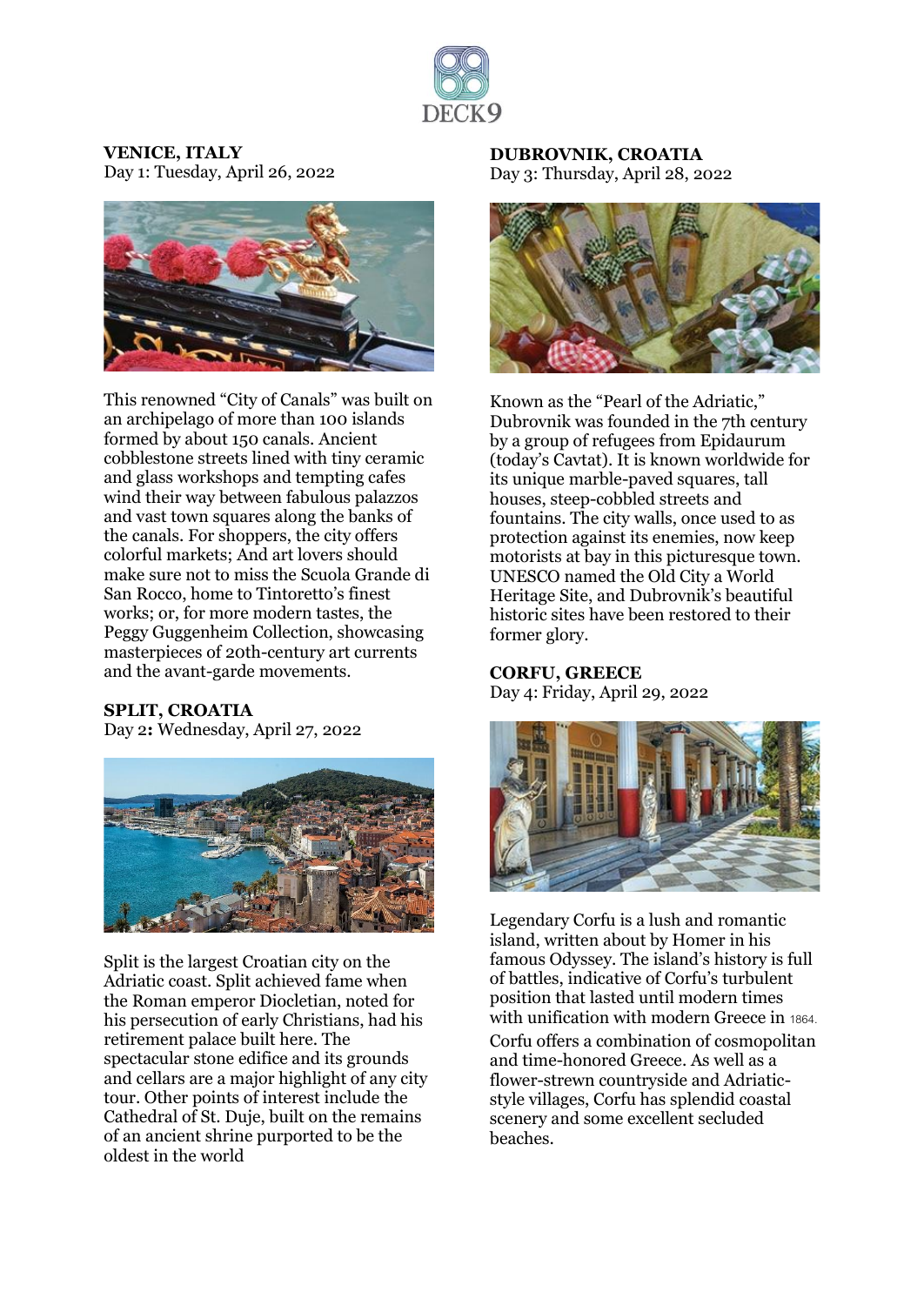

#### **SIRACUSA (SICILY), ITALY** Day 5:Saturday, April 30, 2022



Siracusa is one of the oldest cities in the Mediterranean, with a wonderful collection of historical sites from both the ancient Greek and Roman time periods. In 2005, Siracusa and the nearby necropolis of Pantalica were deemed as a UNESCO World Heritage Site. Visit the Euryalus Castle, built by order of Dionysius the Elder. Also explore the Catacombs of Vigna Cassia, Saint Lucia and the Basilica of St. John. These three sites consist of a series of tunnels dug into the rock. Made between the third and fourth century AD, they are visible along with sarcophagi paintings, frescoes, and altars.

#### **VALLETTA, MALTA**

Day 6: Sunday, May 1, 2022



Malta's major port and capital, the entire city of Valletta was inscribed as a UNESCO World Heritage Site in 1980. The center piece is the impressive 19th century Mosta Dome, visible from anywhere on the island, with its inlaid marble floor and the gilded, carved stone flowers set around the interior dome. Valetta is also a portal to day trips to nearby Mdina, with its landmark Baroque Cathedral of St. John; and Rabat, the provincial township that was once part of the Roman city of Melita, where you can explore several fascinating archaeological digs.

**AT SEA** Day 7: Monday, May 2, 2022



**PALMA DE MALLORCA, SPAIN** Day 8: Tuesday, May 3, 2022



Mallorca, also known as Majorca, is a windswept island with steep jagged cliffs and olive groves more than a thousand years old. To the south is a busy tourist area with hotels, bars, restaurants, shopping and dazzling night life. Palma is dominated by the breathtaking Gothic Cathedral, located high above the waterfront on the site of a former mosque.

### **BARCELONA, SPAIN**

Day 9: Wednesday,May 4, 2022



One of Europe's most visually stunning cities, Barcelona balances the medieval intimacy of its Gothic Quarter with the grace and distinction of the wide boulevards in the Moderniste Eixample. It was the home of architect Antoni Gaudí, whose Sagrada Familia Cathedral, Park Güell and Casa Milà are the most profound statements of Modernisme.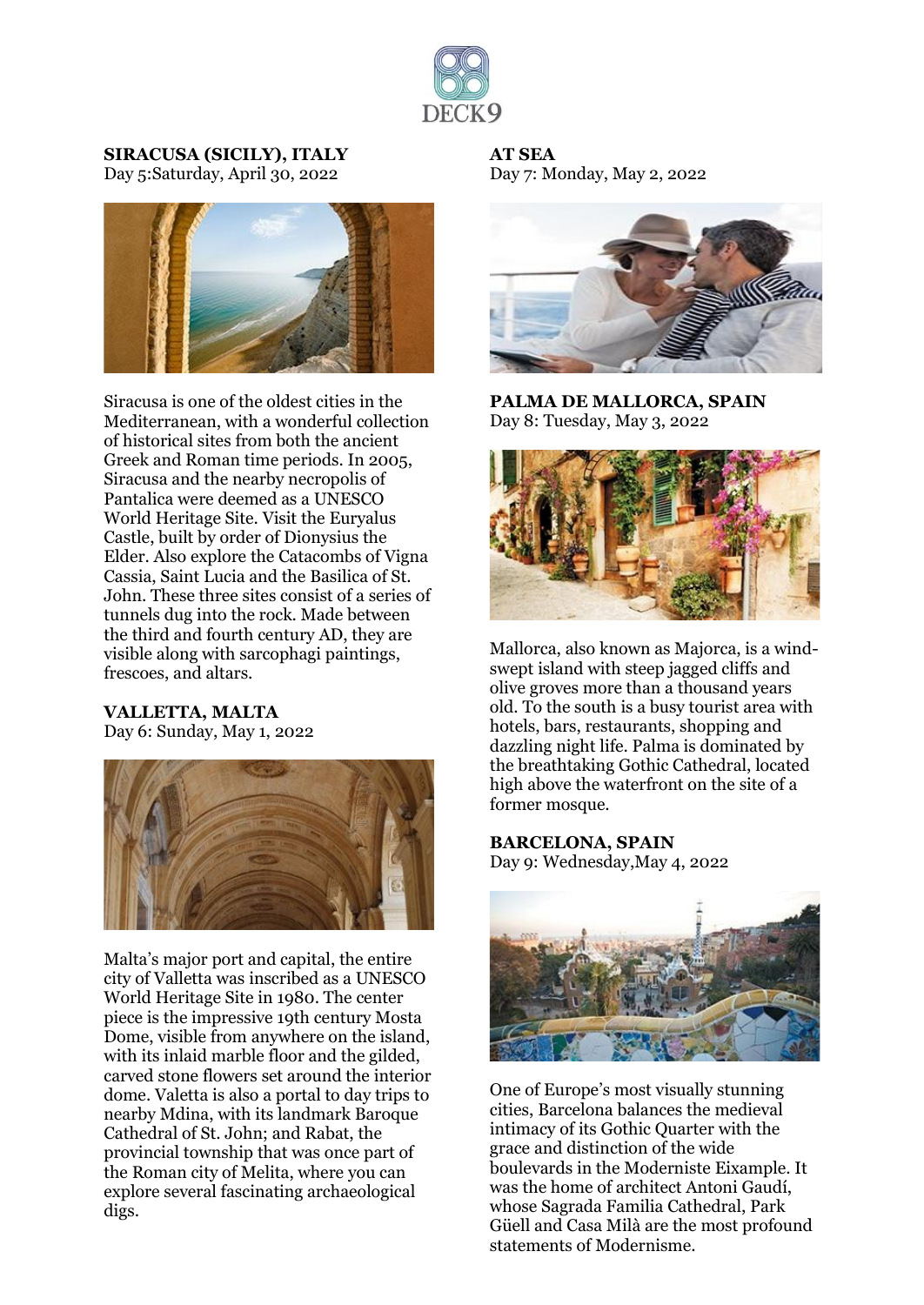

#### **PROVENCE (MARSEILLE), FRANCE** Day 10: Thursday, May 5, 2022



Located in southeastern France, today's Marseille is a far cry from the sleepy villages it once inspired in Cézanne's paintings. With more than a million people, the city remains the cosmopolitan and exuberant capital of southern Europe, with its picturesque Old Quarter, lively sidewalk cafes and shops, and Romanesque-Byzantine Notre Dame de la Garde Basilica, overlooking the steep cliffs and offering a bird's eye view of the city's colorful "quartiers" stretching down toward the sea.

**MONTE CARLO, MONACO** Day 11: Friday, May 6, 2022



Tiny, but packed with fun, Monte Carlo offers a wonderful combination of history, beauty, entertainment and leisure. The wealthiest spot in Monaco, Monte Carlo is an enchanting place, known as the international capital of luxury and for its celebrity-sightings, casinos and nightlife. Yet the old world shines through in its art and architecture. Palaces, cathedrals and museums dot this small municipality in an old town full of rich history. Be sure to catch the once-daily changing of the guard, then tour the public areas at the Palais du Prince, home to the royal family, whose most famous resident was famous actress Grace Kelly.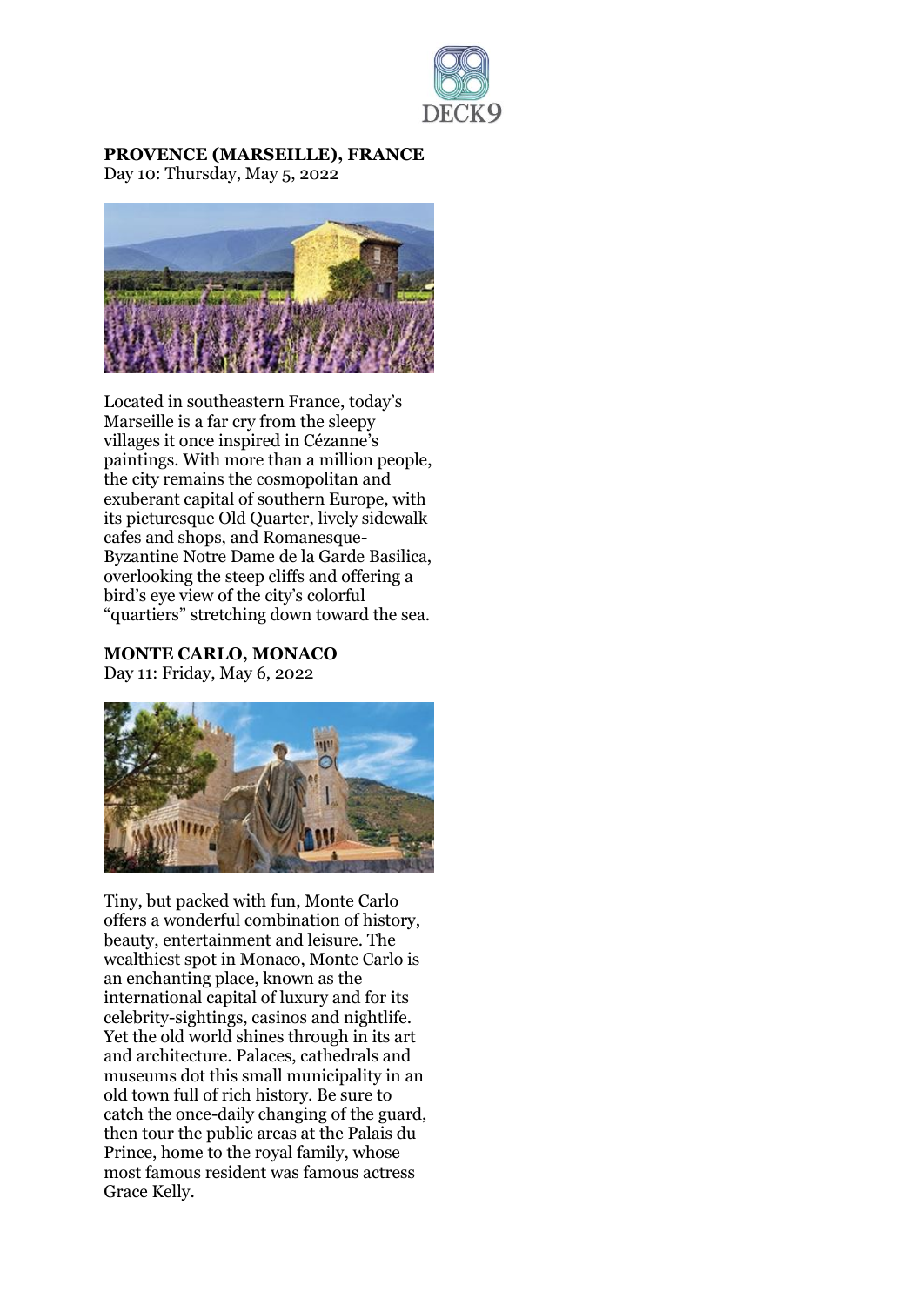

### **SEVEN SEAS SPLENDOR**

Tonnage: 55,254 Arriving 2020 375 Balcony Suites Guest capacity: 750









**Rooms & Fares (as of 11 March 2021)**

| Category       | <b>Description</b>                | <b>Standard</b>     | <b>Special</b> | <b>Special</b> | <b>Availability</b> |
|----------------|-----------------------------------|---------------------|----------------|----------------|---------------------|
|                |                                   | Fare                | Fare           | Fare           |                     |
|                |                                   |                     | Guest 1        | <b>Guest 2</b> |                     |
| RS             | REGENT SUITE 412 sqm              | <del>\$55,399</del> | \$52,499       | \$52,499       | Wait list           |
| MS             | MASTER SUITE 176-195 sqm          | <del>\$21,799</del> | \$18,899       | \$18,899       | Wait list           |
| <b>GS</b>      | GRAND SUITE 118-170 sqm           | <del>\$19,199</del> | \$16,299       | \$16,299       | Wait list           |
| <b>SP</b>      | SPLENDOR SUITE 76 -85 sqm         | \$17,899            | \$14,999       | \$14,999       | Wait list           |
| SS             | SEVEN SEAS SUITE $75 - 76$ sqm    | \$16,799            | \$13,899       | \$13,899       | Available           |
| A              | PENTHOUSE SUITE-A 52 - 59 sqm     | <del>\$14,799</del> | \$11,899       | \$11,899       | Wait list           |
| B              | PENTHOUSE SUITE-B 52-59 sqm       | <del>\$14,499</del> | \$11,599       | \$11,599       | Wait list           |
| $\mathbf C$    | PENTHOUSE SUITE-C 52-59 sqm       | <del>\$14,199</del> | \$11,299       | \$11,299       | Wait list           |
| D              | CONCIERGE SUITE-D 38 - 43 sqm     | <del>\$12,099</del> | \$9,199        | \$9,199        | Available           |
| E              | CONCIERGE SUITE-E 38-43 sqm       | \$11,799            | \$8,899        | \$8,899        | Available           |
| F <sub>1</sub> | SUPERIOR SUITE-F1 38-43 sqm       | \$11,999            | \$8,499        | \$8,499        | Available           |
| F <sub>2</sub> | SUPERIOR SUITE -F2 38-43 sqm      | <del>\$11,199</del> | \$8,299        | \$8,299        | Available           |
| G <sub>1</sub> | DELUXE VERANDA SUITE-G1 28-33 sqm | <del>\$10,799</del> | \$7,899        | \$7,899        | Available           |
| G <sub>2</sub> | DELUXE VERANDA SUITE-G2 28-33 sqm | <del>\$10,599</del> | \$7,699        | \$7,699        | Available           |
| H              | VERANDA SUITE-H 28 sqm            | <del>\$10,299</del> | \$7,399        | \$7,399        | Available           |

*Cruise Fare is per person based on double occupancy. Rates and availability are subject to change without notice.*